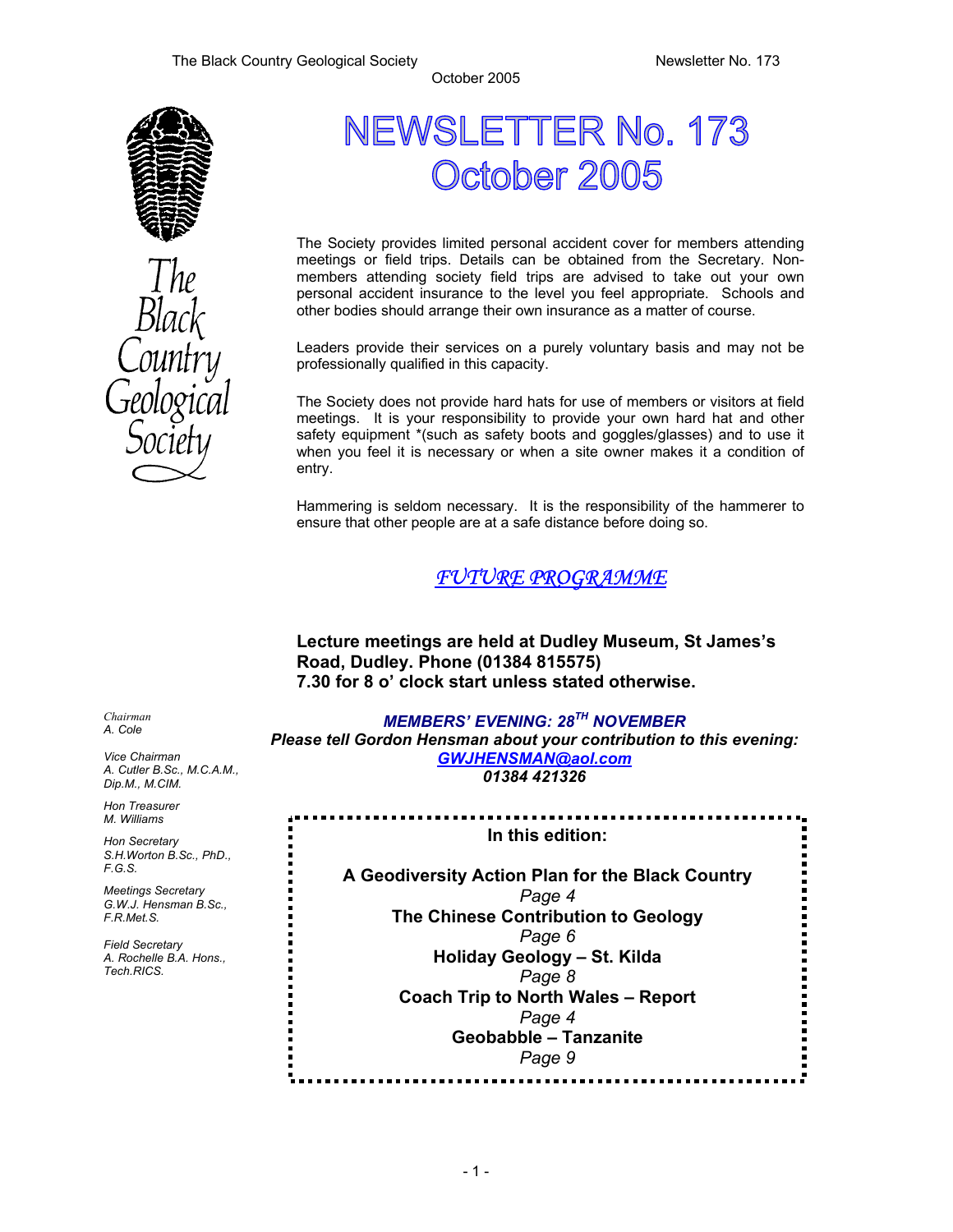# **MONDAY 31ST 0CTOBER** *(Indoor Meeting)*

#### **Liam Herringshaw. "Weirdos of the Wenlock Limestone."**

About 425 m years ago, the land that was to become the West Midlands lay approximately 15 degrees south of the equator, part of the microcontinent of Avalonia. Warm, shallow waters of the closing Iapetus Ocean covered much of England and a hugely diverse reef and inter-reef ecosystem developed. Fast forward almost half a billion years and this tropical paradise is now the Much Wenlock Limestone Formation, outcropping as a series of hills and escarpments in the West Midlands and the Welsh Borders.

Of all the Wenlock Limestone localities, perhaps the most famous are the three inliers of Castle Hill Dudley, Hurst Hill and the Wren's Nest. The importance of lime as a flux in the iron and steel making industries saw extensive quarrying of these hills during the 18th & 19th centuries. Consequently, a huge number of Silurian fossils were collected and more than 650 species described, many unique to the Black Country. However, despite a long history of palaeontological study, a number of fossil groups of uncertain zoological affinity remain. This talk will introduce a selection of these rare and problematical taxa, with new information on their biology, ecology and systematic position.

*Liam was born in Leicestershire. His first geology fieldtrip, whilst studying for his A-levels, was to the Wrens Nest. He read Geology and Physical Geography at Liverpool for his B.Sc., and subsequently spent 6 months researching Carboniferous Turbidites. He obtained his PhD at Birmingham in 2003, researching "Rare and Problematical Fossils from the Much Wenlock Limestone formation."* 

Liam spent some time in the American South-West studying dry river systems. *He appeared in "University Challenge Professionals", as part of the Palaeontological Association Team, before returning to Birmingham this year as an honorary research fellow.* 

# **MONDAY 28TH NOVEMBER** *(Indoor Meeting)*

#### **Members' Evening.**

Members are invited to think about any contribution they feel they may be able to make – no matter how slight – for the  $3<sup>rd</sup>$  Members' Evening. These have proved to be so enjoyable in the past. Refreshments are provided.

# **SATURDAY 14TH JANUARY 2006** *(Field visit)*

Visit to the Lapworth Museum of Geology, University of Birmingham, Edgbaston. This visit continues the excellent visit made in December 2004.

# **MONDAY 6TH FEBRUARY 2006** *(Indoor Meeting)*

#### Christopher Rochelle: " CO<sub>2</sub> Sequestration and Disposal."

Christopher spoke to us two years ago on the same topic, however, Global Warming, due to anthropomorphic greenhouse gas emissions, has increased public awareness.

Our speaker is a senior scientist at the Geological Survey, and has worked in this field in the UK, Canada and Norway for some time. He will be able to bring us up to date with the latest progress being made to counter what the government's chief scientist has called 'the most serious problem facing us'. This will be a joint meeting with the West Midlands Group of the Geological Association, whose secretary is Adrian Collins, based in Wolverhampton at ARUP.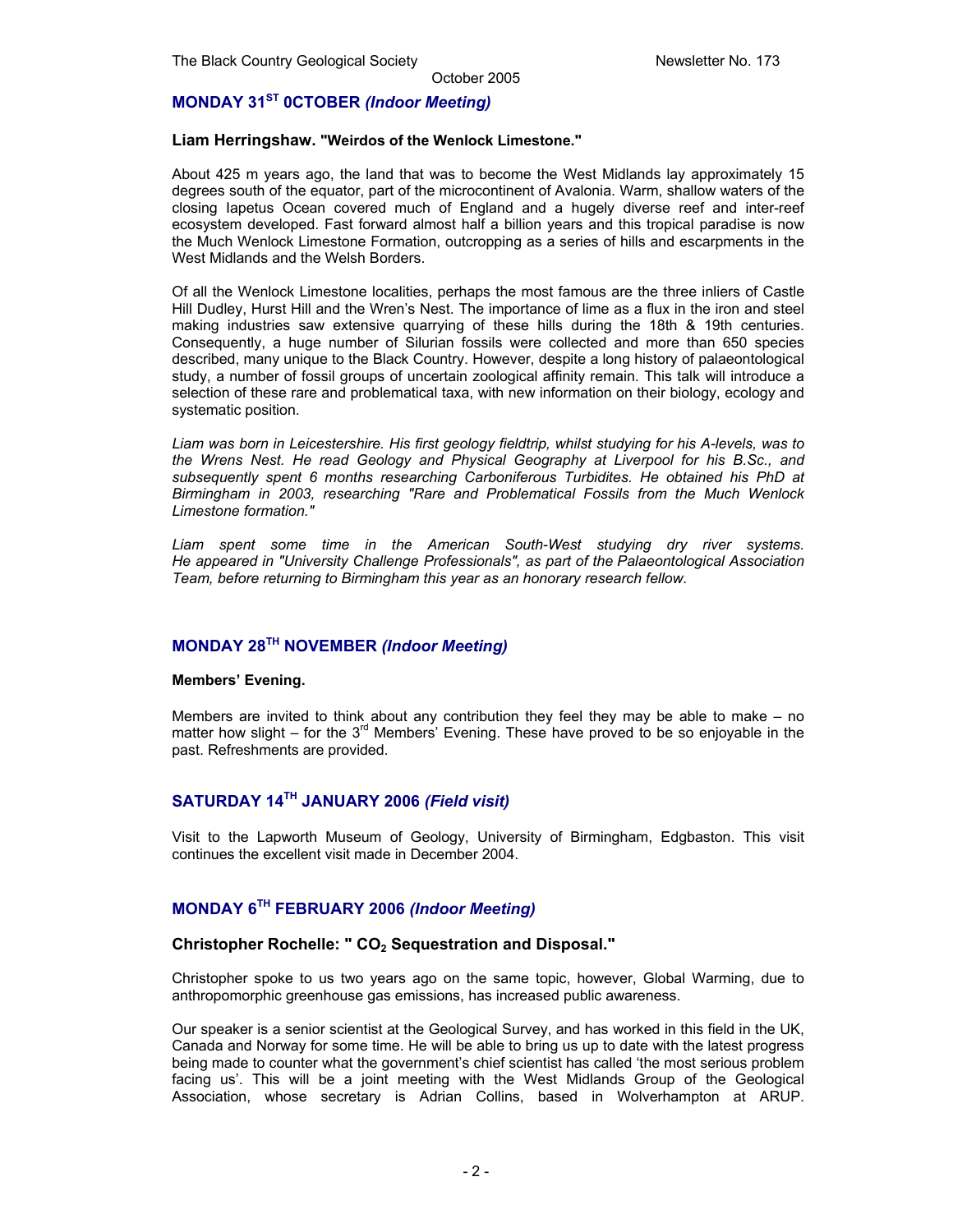# **MONDAY 27TH FEBRUARY 2006 (***Indoor Meeting)*

#### **Professor John Hudson. "The Geology of Eigg and Muck".**

# **SATURDAY 18TH MARCH 2006** *(Field visit)*

# **Alan Cutler: Barrow Hill and the Dudley Volcano**

Meet at the Vicarage Lane Car Park. Further details to follow.

### **MARCH ??** *(Indoor Meeting)*

It is planned to hold a debate: "Evolution or Creationism/Intelligent Design, are they Equivalent Hypotheses?"

# **SATURDAY 20TH MAY 2006** *(Field visit)*

# **Andrew Rochelle: Periglacial Landscape and Ice Sheet Debris in East Shropshire.**

Meet at the Car Park in Water Lane, Newport. Grid Ref. SJ 744 194. Come and see the bluebells! Further details to follow.

# *EDITORIAL*

A word I came across recently is *neocatastrophism,* a concept that is becoming very relevant in modern geology. *Catastrophism* was an idea generally accepted in the early part of the 19<sup>th</sup> century that said that large changes to the physical environment were due to infrequent catastrophic events of a short duration. These ideas were largely replaced by *uniformitarianism*  championed by Charles Lyell, in which the Earth is slowly changed by relentless forces over a long period of time.

These ideas have sometimes been interpreted as being influenced by the political thought of the time. The late 18<sup>th</sup> century and first part of the 19<sup>th</sup> was the time of great violent revolutions in Europe, and many radicals believed that changes in society could only take place rapidly, and with violent uprising. More conservative thinkers believed that changes came about slowly and evolved, and Charles Lyell, along with most of the geological hierarchy, tended to be of that view, both politically and geologically.

Uniformitarianism held sway throughout most of the last century, but evidence soon emerged that everything was not always slow and relentless. In sedimentology the recognition of turbidity currents and major surges of water in any environment, can obviously deposit or remove large volumes of sediment in a matter of hours. One only has to look at the results of the tragic happenings in the Far East and America recently for cogent evidence. Even the speed of evolution, surely too slow to see, has had to be reassessed after recent studies showing that apparently unchanging life forms can change rapidly when forced to adapt to new conditions.

But surely Granites slowly cooling and rising in orogenic belts is an example of the slow workings of the Earth? Well, apparently not. Modern ideas\* question this, magma moves upwards mainly through dykes, and the intrusion is made bigger by 'ballooning' – similar to blowing up a balloon. High speeds could be reached by the magma in dykes, and it is calculated that it would take between 5 hours and 3 months to ascend 20 km. Even more surprising are the calculations regarding phenocrysts. These large crystals in plutonic rocks were thought to be formed very slowly - thousands of years – in the slowly cooling magma chamber. Modern work on the growth rates of crystals suggest that a Plagioclase Feldspar crystal, 5mm. long, could grow in as short a time as 1 hour, and certainly no longer than 25 years. *Neocatastrophism* must be taken seriously.

\*CLEMENS J.D. 2005. Granites and Granitic magmas: strange phenomena and new perspectives on some old problems. *Proceedings of the Geologists' Association,* **116,** 9-16

Bill Groves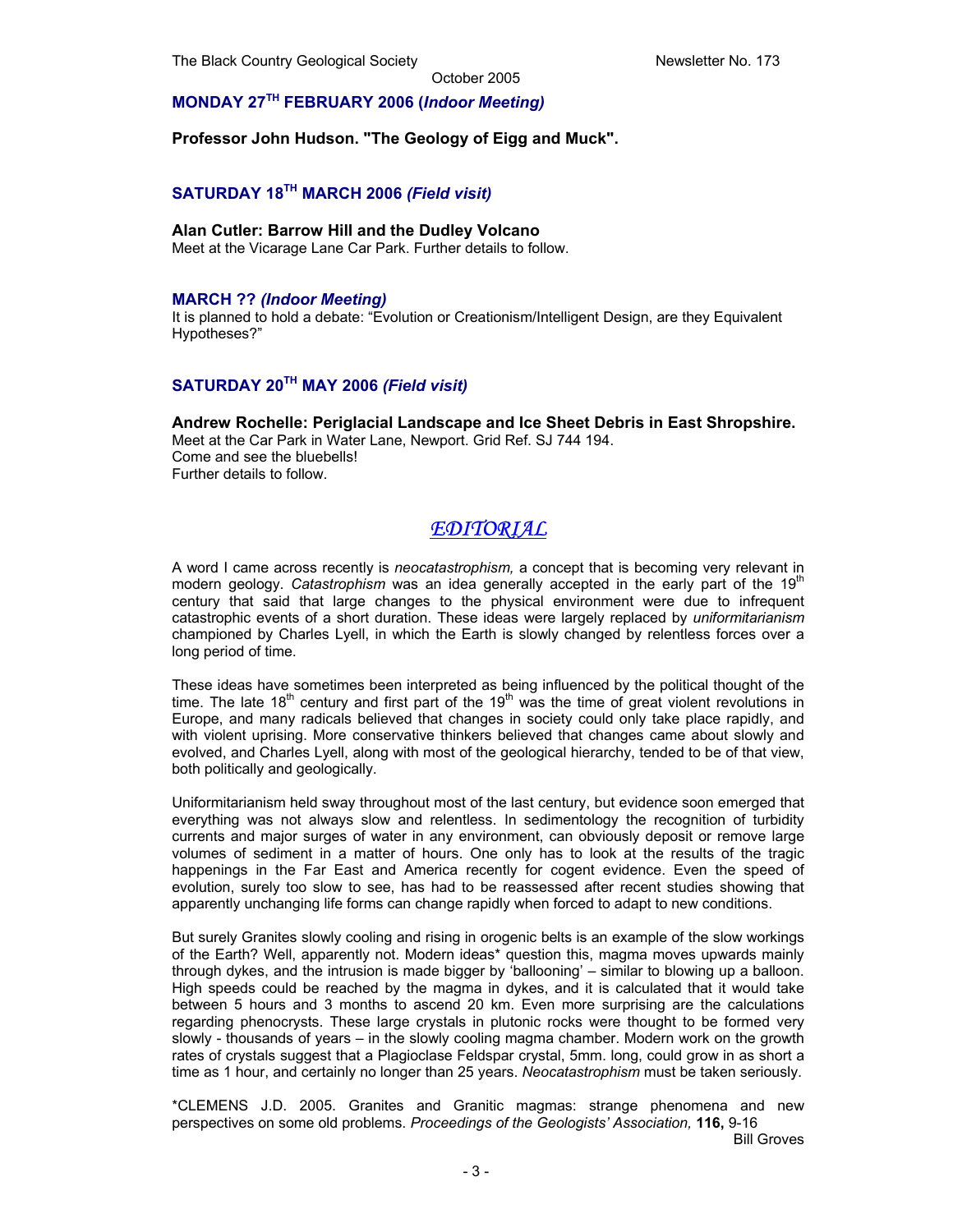# *MEETINGS REPORTS*

# **Field Visit 17/09/2005 - The Annual Coach Trip to North Wales.**

The morning promised well for weather. Pick up points at Dudley, Wolverhampton, Telford and Shrewsbury resulted in twenty six happy trippers.

There was a background theme to the outward journey, beginning with our departure from Telford. Apart from discussions regarding landscape and geology, we would also remember that our route would follow Telford's Holyhead road and pass other constructions, which celebrate the great engineer and surveyor.

Between Telford and Shrewsbury the Shropshire and mid Wales landscape can be seen to great advantage. From the low summit of Overly Hill, the Wrekin and Ercal, Wenlock Edge, the Stretton Hills, Stiperstones, Long Mountain, Briedon Hills and the Berwyns, the gateway to North Wales, can all be seen.

A comfort stop was made at Oswestry and close-by good views of Old Oswestry, an Iron Age Hill Fort, were noted. A short stop at the Chirk Aqueduct impressed on the party Telford's innovations and engineering skills. A little further along the highway we could view the larger Pontcysylte Aqueduct, but a visit was not possible on this trip. On our way through Llangollen and towards North Wales note was made of the Telford toll houses, now often bijou holiday dwellings.

Soon views of Snowdonia could be seen and members identified the prominent summits. A short stop between Pen-y-Gwryd and Llyn Gwynant and a little discussion led by Mike Williams and Andrew Rochelle on geology and glaciated landscapes took place before continuing our journey via Pen-y-pass down the rock strewn Pass of Llanberis.

At Llanberis arrangements had been made for members to visit the pump storage power station at Dinorwic. Later after lunch we were able to visit the National Slate Museum, with its wonderful industrial archaeology. After lunch the party travelled through Nant Ffrancon, along the "new" Telford highway, for a short walk around Cwm Idwal. Classic glacial features and some geology were described by Mike Williams.

Fish and Chips at Whittingham completed a good day. Thanks to all for their participation and to the coach driver, Mike, for his long hard day.

Andrew Rochelle

# *CONSERVATION MATTERS*

# **A Geodiversity Action Plan for the Black Country**

#### *A communication from Alan Cutler*

Local Geodiversity Action Plans (LGAPs) provide a new and effective route to achieving geoconservation. Importantly they can involve a range of groups, organisations and individuals in agreeing priorities and actions. Geodiversity is a relatively new term that includes the geological diversity or the variety of rocks, fossils, minerals, landforms and soils, along with the natural processes that shape the landscape. It is also the link between people, landscape and their culture: it is the variety of geological environments, phenomena and processes that make the landscape and provides the framework for life on earth.

LGAPs are, in part, developed from the model of Biodiversity Action Plans. What is often forgotten or misunderstood is that Geodiversity underpins Biodiversity. In fact Biodiversity (the variety of life on earth) relies on Geodiversity, and soil is the link between them. Whilst each LGAP will differ in detail and will be tailored to suit the variation of local geology, LGAPs share a common approach and underpinning philosophy: the conservation and enhancement of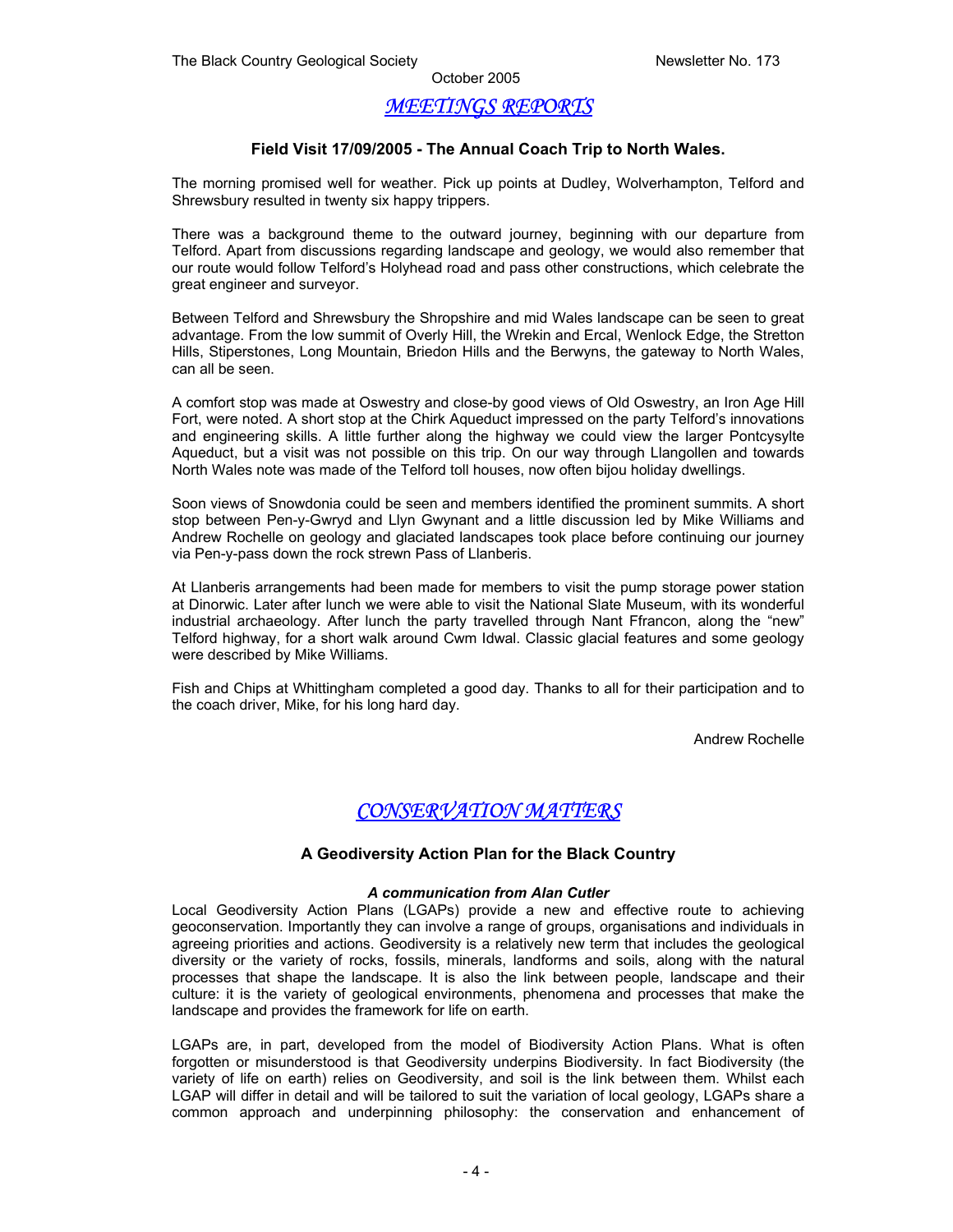geodiversity. A LGAP breaks down the complex nature of geodiversity into smaller, manageable actions to achieve sustainable outcomes.

But why do we need a GAP here in the Black Country you may ask? For more than 50 years, but particularly in the last 25 years, geological exposure has been continuously lost to landfill or redevelopment. Sites that were taken for granted have been lost. This isn't just of concern to a few geologists, there are wider issues at stake. Geology influences human settlement, the location of industry and centres of work and prosperity. Geology characterises the local scene and the built environment. This is particularly true of the Black Country where the rocks have provided coal (the energy source); ironstone and limestone for the iron industries; limestone for agriculture, cement and aggregate; fireclays for general refractory use, crucibles for the glass industry, pipes and sanitary wares; clays for house bricks and engineering bricks; moulding sands, building sands and gravels; dolerite for road aggregate. Limestone, sandstones (Triassic and Coal Measures) and dolerite have been used for churches, walls and other buildings, kerbstones, paving and cobbles.

In fact relative to its size the Black Country has the most diverse geology of anywhere in the world. A diversity that has directly contributed to prosperity and wealth creation for the region and which has also contributed to scientific knowledge and understanding on an international scale. All of this leads to our local distinctiveness and cultural heritage which deserves to be enhanced and celebrated.

A bid in the spring of 2004 for funding from the Aggregates Levy Sustainability Fund (ALSF) had been unsuccessful but English Nature's Environmental Impacts Team was particularly keen for the Black Country to be at the leading edge of this new approach to geoconservation and approached Alan Cutler and Graham Worton to discuss the way forward. English Nature decided to kick start the work by providing funding for six months to employ Alan on a part time basis as Project Coordinator to initiate the development process under the supervision of Graham as Dudley Museum Geologist.

Just as this work was beginning in October 2004 the ALSF Grants team approached Alan with the invitation to resubmit a bid on the understanding that whatever was funded had to be completed between November and mid-March 2005, and also could only relate to existing or former aggregates sites. A revised and considerably modified scheme was put forward and was accepted. This greatly assisted with overheads and allowed the establishment of a temporary project office without which much of the work would have not been possible.

Initially Alan set about setting up a small steering group comprising a representative from each of the four Black Country boroughs (contacts established over many years) and who had previously indicated their support. In addition the Wildlife Trust for B'ham and the Black Country were included together with Graham from the Museum who chairs the meetings. An unexpected bonus was that the Wildlife Trust is heavily involved with the Black Country Consortium which is a body set up to steer planning policy and regeneration on a sub regional basis over the next 30 years. The significance of this will be evident in due course.

On a strategic level it was necessary to agree geographical limits and to formulate the Aim and Objectives of the developing plan. It was agreed that the BCGAP would be confined to the four boroughs Dudley, Sandwell, Walsall and Wolverhampton, but that would not preclude the inclusion of sites or communities outside the boundaries if there was a traditional link. The reason for producing a BCGAP has been expressed in the Partners' Vision Statement. In addition seven Objectives have been formulated for the sustainable delivery of the plan. These are reproduced below.\*

On a more practical level Alan was required to carry out an audit of Black Country Aggregate Sites which was completed through a combination of desk studies, trawling over old maps as well as some field surveying. In fact Alf Cole was able to render some assistance in the less familiar surroundings of deepest Walsall!

Over 180 mainly historic sites were identified across the region. These had yielded sand, gravel or dolerite. Some limestone was quarried for aggregate in a few places for local needs where the stone was unsuitable for the iron industry. Sand and gravel was extracted from Triassic and Permian age formations located mainly along the western or eastern boundaries of the coalfield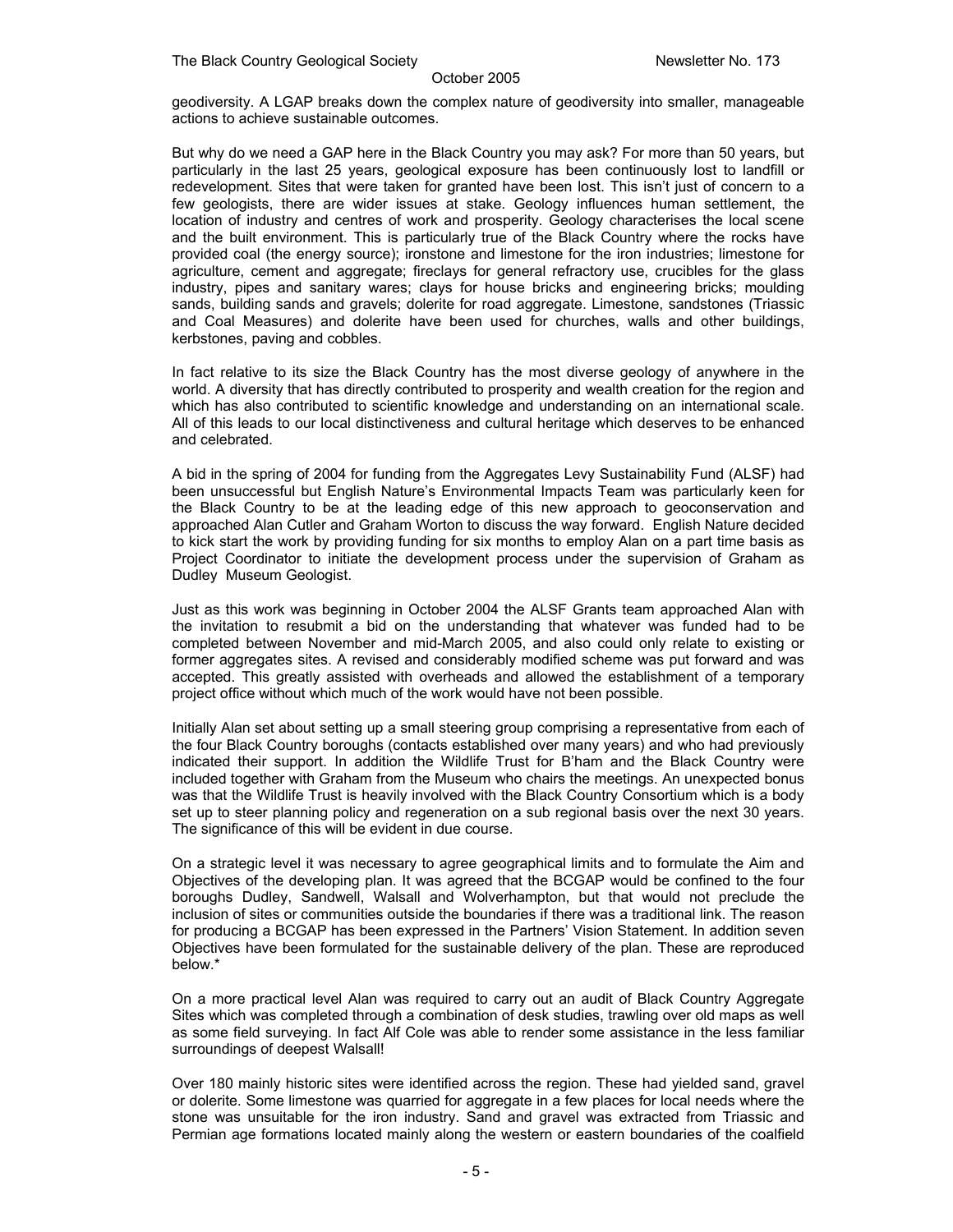The Black Country Geological Society Newsletter No. 173

#### October 2005

and from a variety of glaciofluvial deposits which appear in localised patches. The northern part of the coalfield (from Wolverhampton to Walsall and extending into Sandwell) is also characterised by extensive sheets of glaciofluvial and till deposits which cover the Coal Measures of Carboniferous age. These were important sources of both building sand, sharp sand and gravel, sometimes occurring together as at Moxley. Dolerite, a hard igneous rock, was intruded into the Coal Measures in the late Carboniferous Period. It has been exploited at Barrow Hill, Pouk Hill and notably in the Rowley Hills where as the Rowley Rag(stone) it has been quarried for 300 years or more. Today there is only one working quarry in the Rowley Hills and that has but a short life ahead. Many of the sites identified have disappeared through redevelopment but sites with potential for educational or community use have been highlighted and will be the subject of further assessment and detailed surveys as part of the next phase.

News was received in June that funding of Alan as Project Coordinator by English Nature was to be continued until March 2006 in what is now termed BCGAP Phase 2. Strategically this means identifying actions needed to achieve the objectives, agreeing the timetable and addressing any associated funding issues. Key aggregate sites will be surveyed and an exciting outcome will be the production of some new informative leaflets all to a strict timetable. The concept of a Black Country Geopark, which had already been expressed by Alan and Graham has been seized upon by the Steering group and Black Country Consortium, and is one of the ideas from the phase 1 that needs to be progressed but more about all that in another edition.

\*The **AIM** of producing a Black Country Geodiversity Action Plan is expressed in the Partners' Vision Statement, *"To make a positive contribution to the enrichment of the Black Country environment and quality of life, by conserving, enhancing and managing the region's Geological Heritage & Diversity for the benefit of all."* 

# **OBJECTIVES:**

- 1. To have Geodiversity included as an integral part of all Black Country sub-regional and local strategies, plans and policies.
- 2. To develop and maintain a comprehensive Geodiversity data resource integrated with other data sets.
- 3. To protect the geological resource by appropriate designation of geological sites and features commensurate with their local, regional, national or international importance.
- 4. To manage existing geological resources and create new geological features in association with project partners.
- 5. To increase public appreciation and awareness of the Black Country Geodiversity Heritage.
- 6. To maximise the opportunities for Black Country Geodiversity to contribute to all levels of education including Life Long Learning
- 7. To establish appropriate mechanisms to secure the continuity, sustainability and effectiveness of the BCGAP process.

Alan Cutler

# *OTHER NEWS*

# **The Chinese Contribution to Geology.**

We are rightly proud that the basic principles of geology were laid down in Great Britain. However, it is salutary to learn that these basic ideas were anticipated by the Chinese hundreds of years ago.

In 1785 James Hutton published his, "Theory of the Earth," in which the principles of modern geology were outlined. Apparently his work evoked little response until a summary of it was published in 1802, by his friend John Playfair, called, "Illustrations of the Huttonian Theory of the Earth". Hutton's book was later summarised by the great Victorian Geologist Charles Lyell, in his,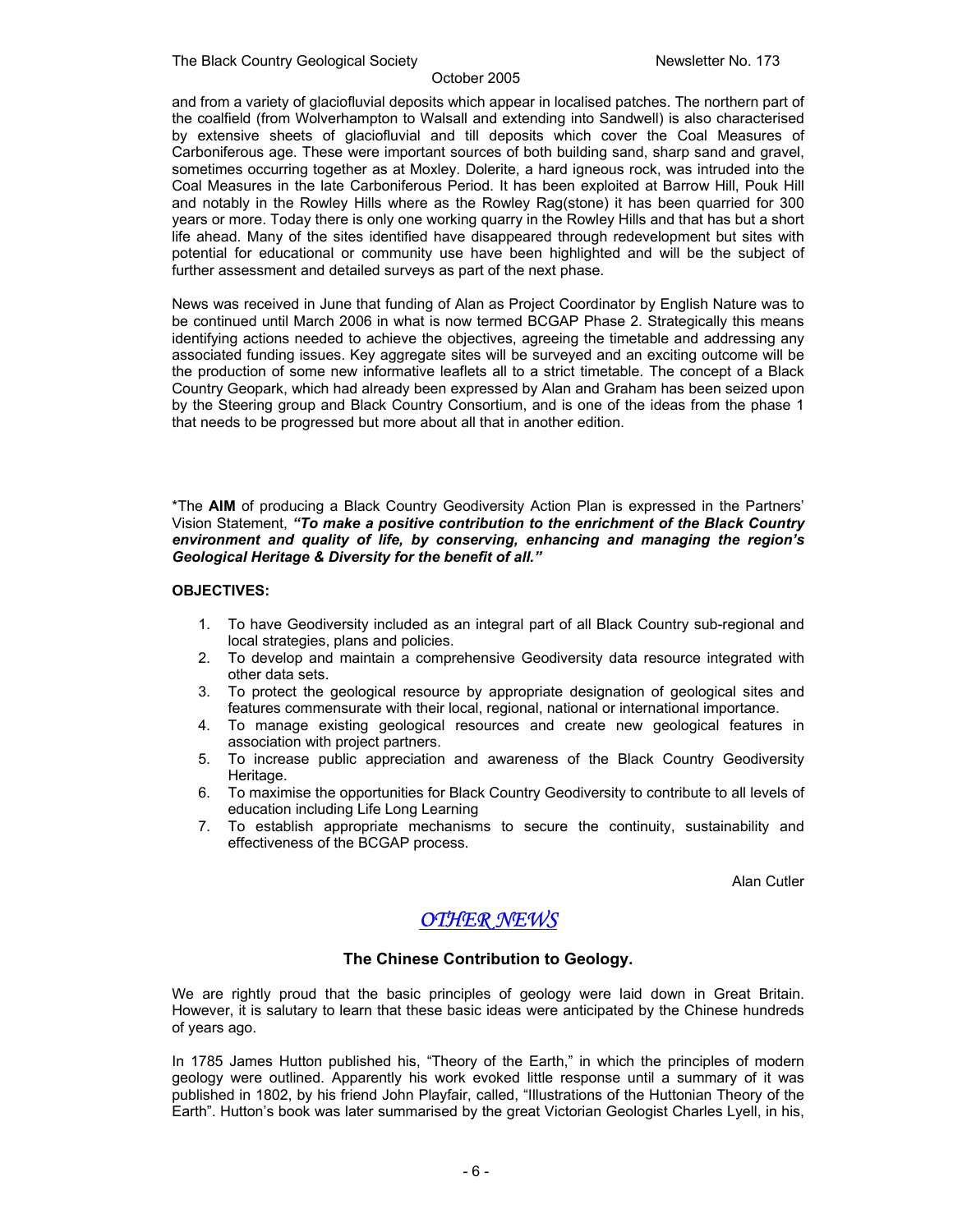"Principles of Geology" published in 1830. Lyell gave a copy to Charles Darwin, and this is reputed to have inspired him.

Hutton was the first to put forward the idea that sedimentary rocks were laid down on the floor of ancient oceans. He also explained how they could be raised up and folded into mountains with intrusions of molten rock into cracks in the buckled strata. He also asserted that all land was subjected to erosion due to atmospheric processes, the eroded material then being transported back to the oceans to form further deposits.

These were revolutionary ideas in the West but had been enunciated in 1086 AD by Shen Kua in his,"Dream Pool Essays". He described lofty peaks as having originated as a result of, "-----the mountain torrents having rushed down, carrying away all sand and earth, thus leaving the hard rocks standing alone."

 He accounted for what we now call sedimentary thus: "-----in the northern cliffs of the T'ai-Hang Shan mountain range, there were belts containing whelk-like animals, oyster shells and stones like the shells of bird's eggs (fossil echinoids). So this place, though now a thousand miles west of the sea, must have been made of mud and sediment which was once below the water. The Yu Mountain, where Yao killed Kun, was, according to ancient tradition, by the side of the Eastern Sea, but is now far inland. Now the Yellow River (Hwang Ho, the Chang Shui, the Hu T'o, the Cho Shui and the Sang Ch'ien are all muddy, silt bearing rivers. In the west of Shensi and Shansi the waters run through gorges as deep as a hundred feet. Naturally mud and silt will be carried eastwards by these streams year after year, and in this way the substance of the whole continent must have been laid down. These principles must certainly be true.

Shen Kua did not originate these ideas as they can probably be traced back to the Buddhists who believed that the world was often created and destroyed. The Chinese concept was of sang t'ien, or, mulberry grove. This described patches of dry land in the mountains, which had once been under the sea. About 320AD wrote his book, "Lives of the Divine Hsien." (Hsien were men who became immortal).

"Since I was last invited here I have seen the Eastern Sea has turned into mulberry groves. This change has occurred three times. The last time I arrived at Mount P'eng-Lai, I noticed that the sea was only half as deep as it had been at the previous meeting. It looks as if the sea will again be turned to mountains and dry land. The sages all maintained that where the sea is now, the dust will one day be flying." The ideas were even older than this as there is a reference to them in the Chin Dynasty (265 – 420 AD), and in all probability existed much earlier.

Gordon Hensman

# *WREN'S NEST PHOTOGRAPHIC COMPETITION*

This is now finished, and has been judged. The winning entries are on display on the top floor of Dudley Museum.

# *HOLIDAY GEOLOGY*

# **A summer in the West.**

This summer marks the 75<sup>th</sup> anniversary of the evacuation of St Kilda. I was 18<sup>th</sup> on the waiting list to go with the National Trust for Scotland on their anniversary cruise. I thus made arrangements for my daughter and myself to travel by a smaller boat with a crew of three, carrying eleven passengers, from Oban.

We set off from Oban on a Saturday and moored for the night at Tobermory before travelling to Berneray and Mingulay next day. Basking sharks, Dolphins and birds of all shapes and sizes were a feature of the voyage. The weather was perfect and we enjoyed the landscape, wildlife and history. The geology of the islands was mainly Lewisian Gneiss.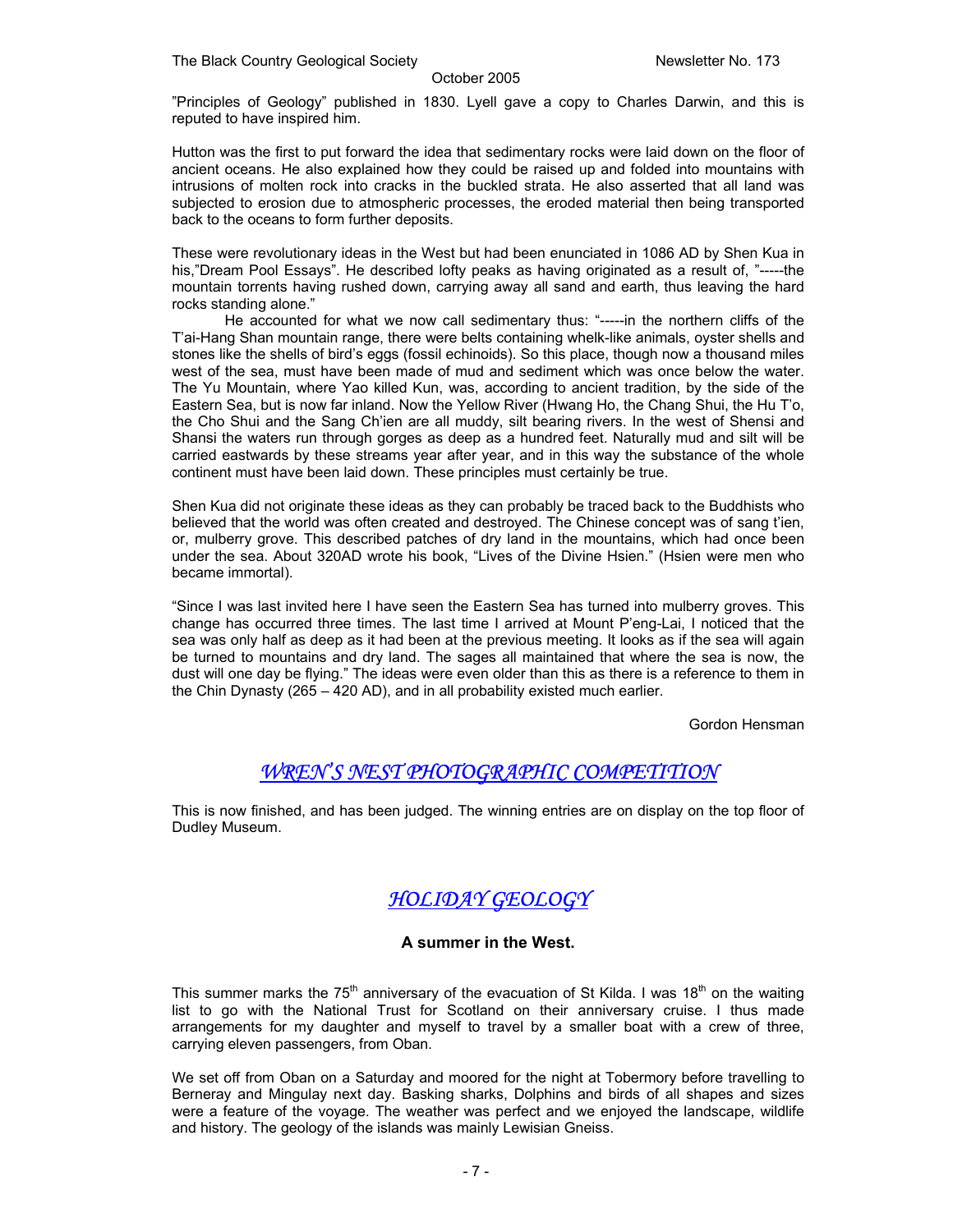After a night moored in a protected bay in the Uists, we travelled over the open Atlantic towards St Kilda. The cloud was low as we approached the main island of Hirta, but we were able to view, rock stacks, caves, grottoes and towering cliffs of the eroded caldera. On landing we were greeted by our first sighting of the St Kilda Wren (Trogladytes Trogladytes Hertensis).

# **The geology of the islands.**

Nothing remains of the great central volcano, except a series of crystallised and cooled magmas. Erosion has removed all the lava flows and ash deposits, which were the products of the eruption. At St Kilda the first intrusive stage took place a little more than 60 million years ago and its cooled remains in the eroded roots of the volcano complex occur as a gabbro found over the whole area of the archipelago. The gabbro cooled slowly to form large crystals of dark blue or purple olivine and pyroxene minerals, together with lighter plagioclase feldspars. This rock is distinguished by its very coarse grain and dark colour, and is responsible for most jagged cliffs and stacks.

The area was subject to a downward and inward collapse known as cauldron subsidence. The subsidence initiated renewed activity, with intrusions of magma seeking out and forcing into new lines of weakness. These new intrusions cooled and left dykes often in curved sheets. These rocks are finer-grained and darker than the gabbro and form outcrops on Mullach Bi. The curved sheets are inclined gently towards the centre of the complex.

About 56 million years ago a different type of magma was injected into the complex, forming three large intrusions seen only now on Hirta. These rocks are cream, grey and pink in colour, and known as granophyres. Fine mineral specimens can be found formed from cooled hot liquors remaining. Quartz, orthoclase, magnetite, epidote and bright green actinolite are common.

The final intrusive stage was completed about 35 million years ago when extensive sheets of basalt and dolerite were injected. The present landscape owes much to the influence of the last ice age, which in this region was completed about 10,000 years ago. There does appear to have been small and shallow glaciers on the island and erratic boulders from the eastern Hebrides have been found.

The Island and the remaining uninhabited buildings are maintained and administered by the National Trust for Scotland, but sadly buildings used to operate the military radar station on the summit disfigure the village area. A visit to the Puff Inn during the happy hour was marked by the cheapest double whisky available for sale in the UK. A cruise around the islands next day enabled a study of the largest gannet colony in the world and wonderful coastal geomorphology.

We then set course for the Monarch Isles. The most beautiful desert islands of white sand and wild untouched nature. Seals were singing and crakes craking, the only sounds to break the peace. The islands are only a maximum of 19m metres above sea level and are mainly dunes and sand over a low reef and it is thought that they may be the first dry land in the UK in danger of disappearance due to sea level rise and the increase in more disturbed weather. The hurricane of January 11<sup>th</sup> 2005, which saw sustained wind speeds of 125 mph for nearly twenty four hours, caused some erosion and left considerable ocean debris in the dune slack on the islands. During the tempest five lives were lost on South Uist, the nearest landfall to the east.

Our next islands were the Shiants, an extension of the same geological formations as seen in the Giant's Causeway and at Staffa. The basalt columns are higher than those at Staffa, but less regular. The islands have a population of Black Rats (Rattus Rattus), the plague rat, but they were not seen.

We returned via the Sgeir of Eigg, a mooring in Rhum and Mull and on to the busy port of Oban. A wonderful journey of new experiences.

Reading.

St. Kilda. Alan Small. National Trust for Scotland. 1979.

St. Kilda. Meg Buchanan. HMSO Edinburgh.1995.

Andrew Rochelle